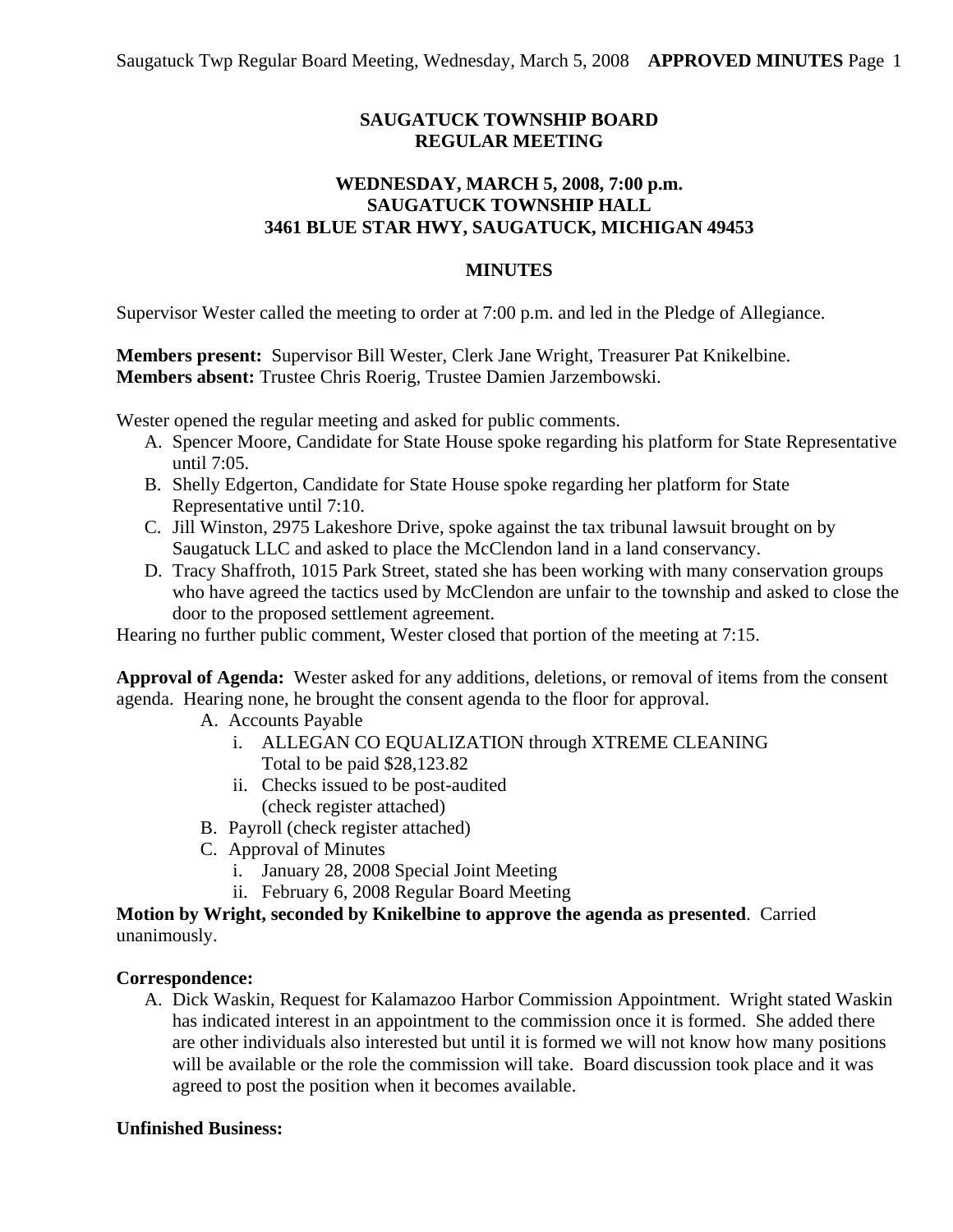A. Discussion on Escrow Accounts for Complex PUDs. Wright stated we want to clearly identify how the township will handle the escrow account for the review of complex Planned Unit Developments (PUDs). Jim Hanson, Planning Commission Chair, was present in the audience and stated he has reviewed the consolidated fee schedule and agrees that escrow accounts are allowed for, but stated it is not clear as to how the account will be managed. Wright suggested requiring a 25% down payment of the budgeted cost for a 12 month review. Then as money is used to pay the professional individuals hired, require incremental draws of 25% of the estimated 12 month budget. She added the amount held in escrow would earn interest and a complete accounting would be kept with unused monies being refunded at project end. Board discussion took place and it was agreed to direct the Zoning Administrator to utilize the suggested practice.

## **New Business:**

- A. Meadow Woods, Request for Sewer System Maintenance. Wester noted the request is for the Township to pass a resolution assuming responsibility for operating and maintaining the community drain field in the event Meadow Woods Development becomes insolvent. Board discussed and agreed they have denied such requests in the past and it is not in the Township's best interest to assume the financial responsibility. **Motion by Wester, seconded by Wright to deny the resolution request for financial responsibility of the Meadow Woods community drain field.** Carried unanimously.
- B. Road Work Order, Annual Dust Control. Wright stated this is an annual work order that is required each year. **Motion by Wright, seconded by Wester to approve the annual work order for dust control as presented.** Carried unanimously.
- C. Formal Policy for Public Comment. Wester stated the township has never adopted a formal policy controlling the way public comment is taken. He added the Michigan Township Association suggests limiting the time each person speaks to 3-5 minutes and indicated a desire to do the same. Board discussion took place with members offering possible scenarios and a consensus could not be reached. **Motion by Wright, seconded by Wester to table the agenda item for the next meeting when a full board can address the issue.** Carried unanimously.
- D. Kronemeyer Request for Lot Division within a Subdivision. Wright presented the request to the Board and explained how the division would be made. **Motion by Knikelbine, seconded by Wester to approve Kronemeyer's request for this lot division on the condition that the triangular portion of lot 7 of the Hilaire subdivision be forever combined with the existing metes and bounds lot to the south of it.** Carried unanimously.
- E. Community Survey for Parks & Recreation Plan. Wester asked township employee Aaron Sheridan who was present in the audience to explain the survey. Sheridan presented the survey and stated Saugatuck Public Schools, the City of Saugatuck, the City of the Village of Douglas, and Saugatuck Township are working together to update the community's 2002 Parks & Recreation Plan. He added the survey will be used to gather the community's thoughts regarding different facilities and programs which will be incorporated into the updated plan.

## **Committee Reports:**

- A. Joint Planning Committee. Jim Hanson reported the JPC voted to recommend the three governing bodies support the formation of a permanent joint harbor body, adopt a resolution supporting the efforts of the JPC, consider the sharing of a Zoning Administrator, review their current ordinances and note those not in conformity with the joint master plan, and share key documents with the other Planning Commissions.
- B. Interurban. No report.
- C. Fire Authority. Wright reported the department has sold the 1970 MAC Pumper to the Fennville Fire Department for \$2,000 and the right to use Fennville City's water hydrants when needed.